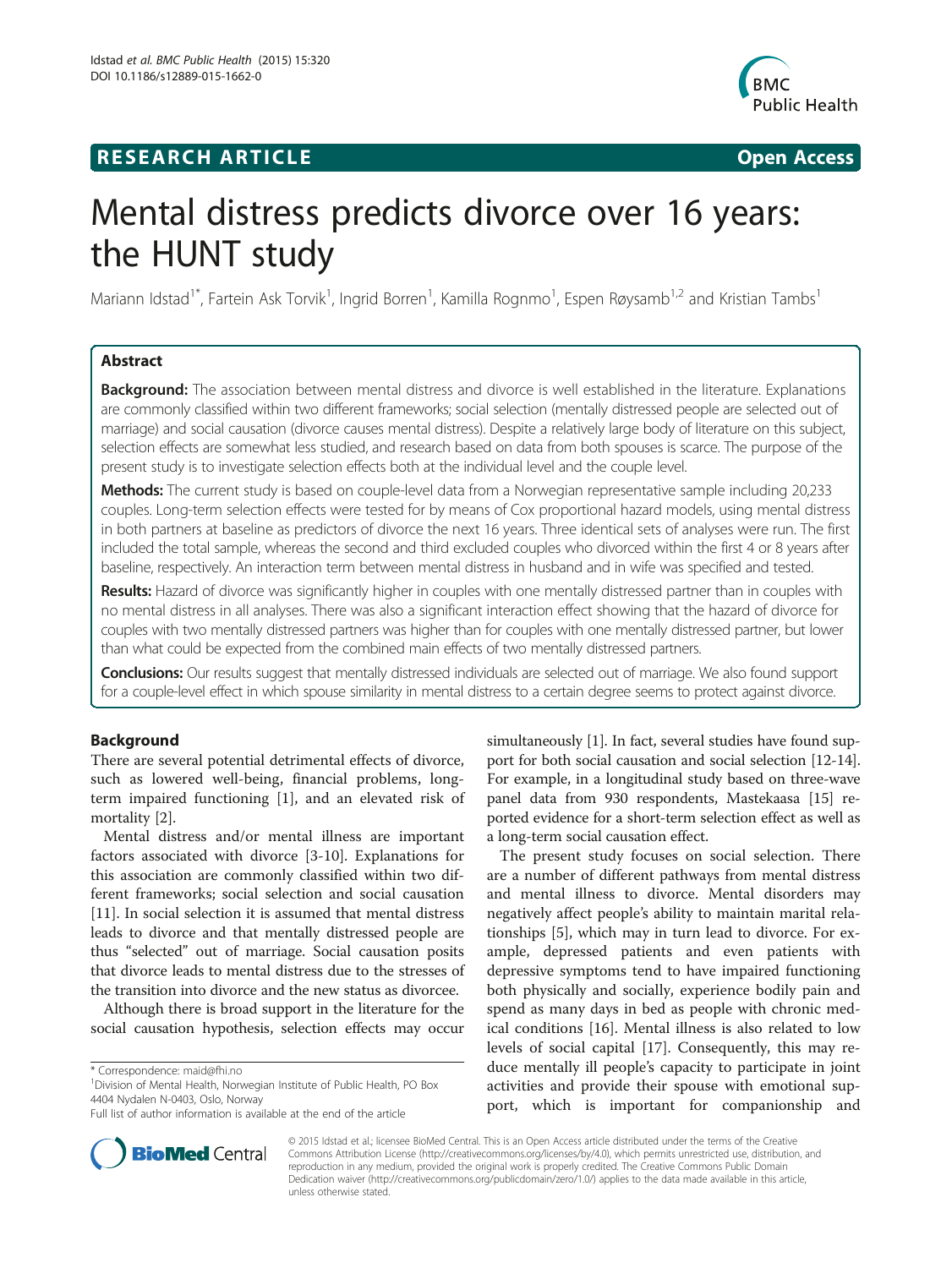individual well-being in spouses [[18\]](#page-9-0). Another pathway from mental distress to divorce may lead through socioeconomic status. Mental illness is associated with low education, unemployment [\[19](#page-9-0)] and low family income [[20\]](#page-9-0). Since level of education, receiving welfare and level of income are also related to marital quality and (in) stability [\[21](#page-9-0)], socioeconomic status may play a role in divorce. A third approach concerns similarities between partners. Research has consistently shown that partners resemble each other on mental and physical health as well as health behaviours [[22\]](#page-9-0). Explanations for this have been categorized into two main categories: non-random mating on the one hand, which entails similarity in partners even before they meet, and, on the other hand, increased similarity due to shared experiences and mutual influence after partnering, such as emotional contagion [[23\]](#page-9-0). Thus, people that are vulnerable and/or predisposed to develop mental distress may tend to select each other as partners, and may be exposed to the same negative life events or to mutual influence. This may in turn increase the risk of divorce, since couples with two mentally distressed partners are at an especially high risk of getting divorced [[7,24\]](#page-9-0).

An important limitation in the literature is the lack of research based on data from both spouses [\[25](#page-9-0)]. Couple data are necessary in order to identify to what extent the association between mental distress and divorce exists at the individual level or at the couple level. Data on mental distress status of only one spouse is sufficient to examine whether people with mental distress get divorced more frequently, which is important in itself. However, data on mental distress status of both spouses give a unique possibility to take one step further than what has been possible in most previous studies. The risk in couples with two mentally distressed spouses could be exactly as calculated from combining the individual risk in each of the spouses (multiplying the excess risk in distressed wives with the excess risk in distressed husbands). However, there could also be an additional risk in doubly burdened couples not accounted for by the individual risks alone. For instance the distressed partners might be unable to care for the other. Or, on the contrary, the risk in doubly burdened couples could be lower than expected from combining the individual risks, perhaps because sharing the burden may give some comfort. Detecting such effects, in which the presence or absence of distress in one spouse moderates the risk of divorce associated with distress in the other spouse, requires data from both spouses in very large samples, like ours.

An early study based on couple data from a small, clinical sample reported that couples in which one partner was depressed did not have higher divorce rates than the general population, whereas couples in which both

partners were depressed had a divorce rate 8 times higher, suggesting a couple-level effect in which the two partners did not have sufficient capacity to support and help each other [[24](#page-9-0)]. Butterworth and Rodgers [\[7](#page-9-0)] recently tested the generalizability of this finding utilizing representative data, investigating whether the mental health problems of both spouses in 3,230 couples measured at baseline could predict marital dissolution during the subsequent 36 months. The results showed that couples with one or two partners with mental health problems were significantly more likely to separate/divorce than couples without mental health problems, but there were no significant interaction effect between mental health problems in husbands and wives. Although these results supported Merikangas' [\[24](#page-9-0)] finding that couples with two depressed partners have high divorce rates, they did not support the notion of a couplelevel phenomenon. Butterworth and Rodgers [\[7](#page-9-0)] thus concluded that their results seemed to reflect an additive effect of individual mental health problems rather than a couple-level mental health effect. Finally, the authors noted that although their results suggested a selection effect, the time frame of three years did not allow for an exclusion of social causation.

In sum, most previous research is based on information from one spouse only, and where information from both spouses were available, statistical power may have been insufficient despite relatively large samples. Hence, little is still known about couple-level selection effects.

The current study applies a longitudinal design attempting to replicate the findings of Mastekaasa [\[15](#page-9-0)] and Butterworth and Rodgers [\[7](#page-9-0)]. Our study expands on previous research in important ways. Whereas the abovementioned studies were based on 930 and 3,230 couples, respectively, our sample includes more than 20,000 couples, implying high statistical power. Unlike the relatively short three-year period in Butterworth and Rodgers' study [[7\]](#page-9-0), our 16 years follow-up period makes it possible to draw firmer conclusions with respect to selection effects not confounded by causation effects. As opposed to the study by Mastekaasa [[15\]](#page-9-0), our data include information from both spouses, which allow us to test for combined main effects and/or interaction effects. To the best of our knowledge, this is the first prospective study based on a large, representative sample including data from both spouses to examine long-term selection effects. The aims of the study are as follows:

- 1. Examine the association between mental distress and divorce over time, testing for long-term selection effects.
- 2. Investigate the extent to which such effects reflect an individual-level or a couple-level phenomenon.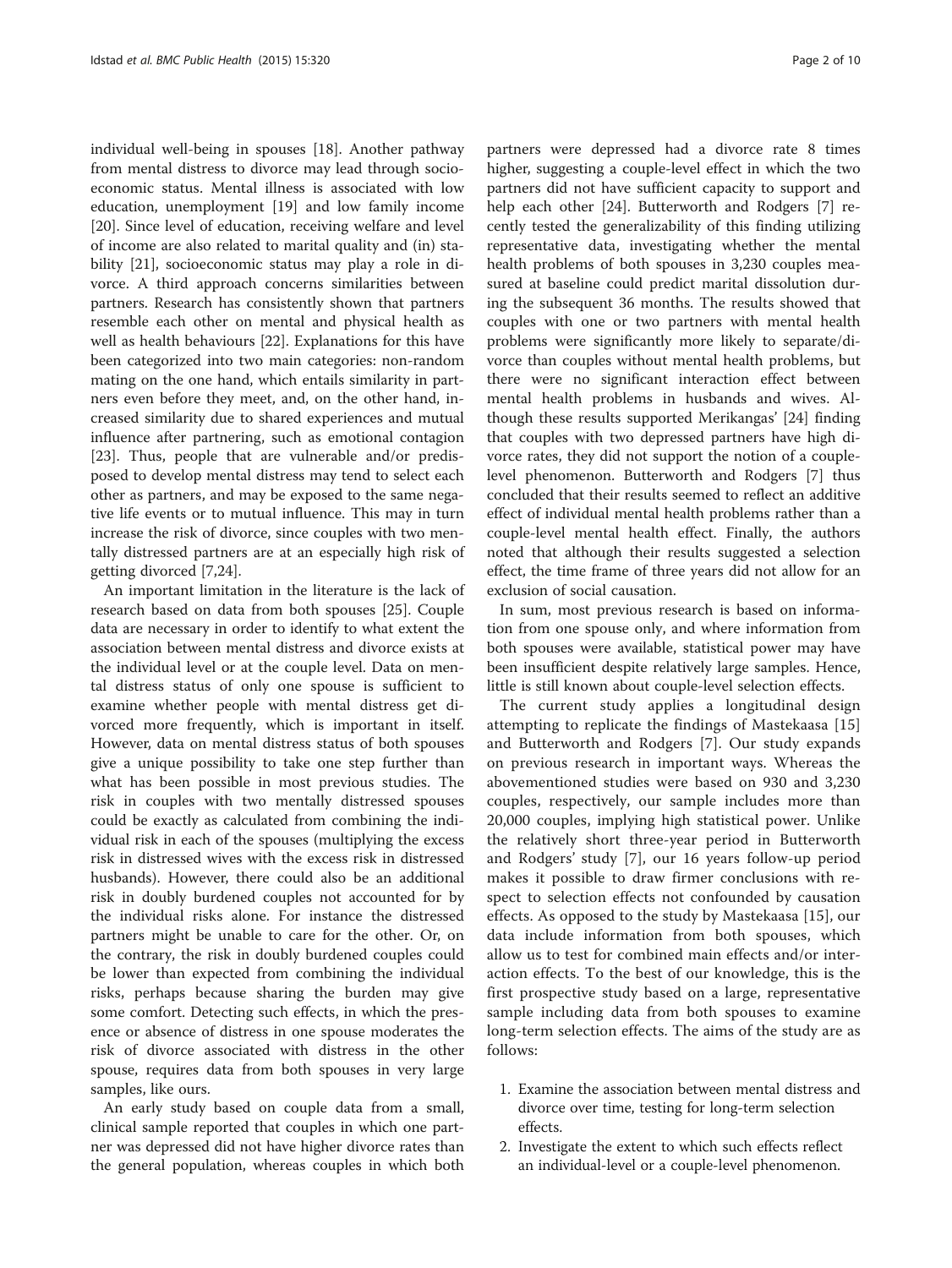#### **Methods**

# Sample

The present study is based on data from the first wave of the Nord-Trøndelag Health Study (HUNT 1) in Norway carried out in 1984-86. The participants are followed through registries until year 2000. All inhabitants in Nord-Trøndelag County aged 20 years and older were invited to participate in HUNT 1. The county population is relatively stable and homogeneous, and fairly representative of the Norwegian general population in terms of geography, economy, industry, sources of income, age distribution, morbidity and mortality, although less urban [\[26](#page-9-0)] and with somewhat lower education and income. Two questionnaires, Q1 and Q2, were administered, of which the first questionnaire was returned at the examination site, and the second was handed out during the examination and returned by prepaid mail. Out of the total adult population of 85,125 persons, 90.7%, completed Q1 and 75.1% returned both Q1 and Q2. The samples and screening procedures are described in further detail elsewhere [\[27](#page-9-0)]. Statistics Norway used the personal identification number assigned to Norwegian citizens to identify registered couples. For the present analyses, only individuals from married couples in which both spouses had valid data on both Q1 and Q2 were selected, resulting in a sample of 20,233 mixed-sex couples. This corresponds to 70.8% of all the couples invited to participate in HUNT 1.

#### Ethics

HUNT 1 was approved by the Norwegian Data Inspectorate and the Regional Committee for Medical Research Ethics. Approval to use the data was provided by the HUNT Research Centre.

#### Measures

#### **Divorce**

The hazard function in our study pertains to whether or not a couple got separated or divorced, referred to as divorce (D). Information on D during the 16 years of follow-up (1984-86 to 2000) was provided by Statistics Norway.

#### Global mental health

The main predictors are husbands' and wives' scores on the Global Mental Health measure (GMH). The GMH was based on nine items from Q1 and Q2. The items are presented in Table [1](#page-3-0) along with their response categories and psychometric properties. Due to the different response categories, the scores were standardized before a summative index was generated. These items have also been used in mental health indices in previous studies [[28,29\]](#page-9-0). We weighted the nine mental health items before including them in a summative index in order to further ensure that the index actually measures mental health. To obtain the weights, we ran a multiple linear regression analysis in another available data set with 6,380 subjects [[30](#page-9-0)]. This material included both the mentioned nine items and the Hopkins Symptom Check List-25 (SCL-25) [\[31](#page-9-0)], designed to measure symptoms of anxiety and depression. The logarithm-transformed SCL-25 score was regressed on the nine items, and the regression coefficients from this analysis were used as weights for the summative index, GMH. The correlation between GMH and logarithm-transformed SCL-25 was 0.83 (0.82 for women and 0.84 for men). Cronbach's alpha for GMH was 0.80 for husbands and 0.84 for wives. A high score on the GMH indicates poor mental health. The GMH was dichotomized into a new mental distress variable, MD, recoding the top 10 percentile to '1' and lower scores to '0'. The 10% prevalence corresponds quite well with regular prevalence estimates for depression. 1976 men and 2070 women were classified with MD, corresponding to a total of 4046 couples in which one or both spouses were classified with MD.

#### Demographic variables and covariates

We adjusted for the following demographic variables: couples' mean age, both spouses' education, years of marriage, and whether they were living together with children 5 years or younger, children 6-15 years or children older than 15 years. Covariates included self-reported physical health, perceived social support and alcohol use in both spouses.

Living with children included three items: Do you live alone or with others? Place a cross next to those you live with. [Seven sub-items, among which were the following three:] Children under 5 years old; Children between 6 - 15 years; Children over 15 years.

Self-reported physical health was measured by one item: How is your health at the moment? (Poor/Not so good/Good/Verygood).

Perceived social support was measured by one item: If you fell ill and had to stay in bed over an extended period of time, how probable is it that you could count on receiving the necessary help and support from family, friends or neighbours? (Very probable/ Fairly probable/Doubtful/Unlikely/Highly unlikely). The variable was recoded so that a high score corresponded to a high probability.

Alcohol use was measured by two items: How frequently have you drunk alcohol (beer, wine or spirits) during the LAST 14 DAYS? (I am a total abstainer, I never drink alcohol/ I have not drunk alcohol, although I am not a total abstainer/I have drunk alcohol 1 - 4 times/I have drunk alcohol 5 - 10 times/I have drunk alcohol more than 10 times) coded 0-4, and If you have drunk alcohol during the course of the past 14 days, did it result in your feeling intoxicated on any occasion?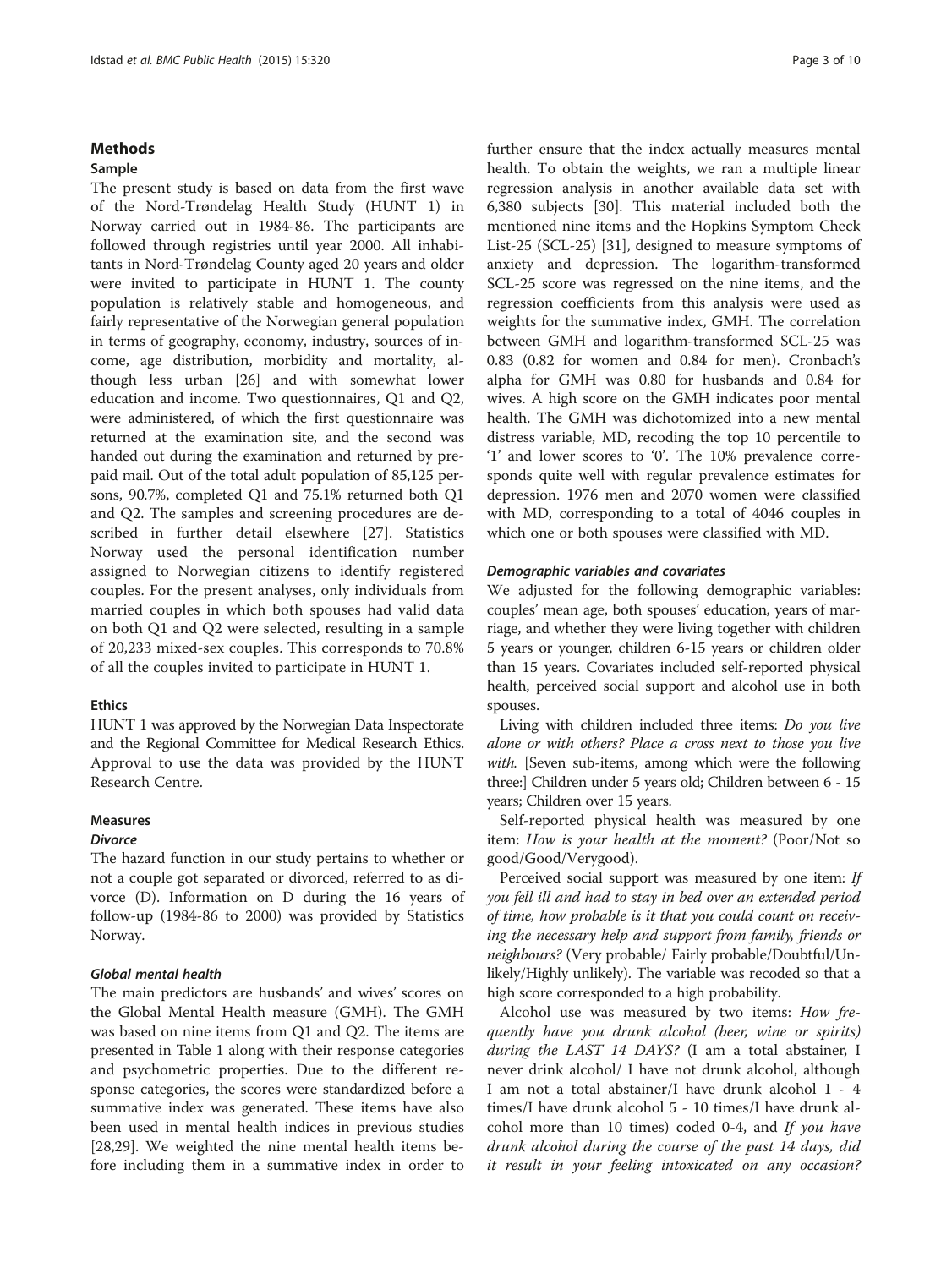# <span id="page-3-0"></span>Table 1 The Global Mental Health index (GMH)

| Do you often feel lonely?                                                                                                                                                              | Very often                         |  | 0.65 0.32 0.46       |  |
|----------------------------------------------------------------------------------------------------------------------------------------------------------------------------------------|------------------------------------|--|----------------------|--|
|                                                                                                                                                                                        | Often                              |  |                      |  |
|                                                                                                                                                                                        | Sometimes                          |  |                      |  |
|                                                                                                                                                                                        | Very rarely                        |  |                      |  |
|                                                                                                                                                                                        | Never                              |  |                      |  |
| During the last month, have you suffered from nervousness                                                                                                                              | Almost all the time 0.85 0.30 0.59 |  |                      |  |
| (felt irritable, anxious, tense or restless)?                                                                                                                                          | Often                              |  |                      |  |
|                                                                                                                                                                                        | Sometimes                          |  |                      |  |
|                                                                                                                                                                                        | Never                              |  |                      |  |
| Do you feel, for the most part, strong and fit or tired and worn out?                                                                                                                  | Very strong and fit 0.69 0.17 0.60 |  |                      |  |
|                                                                                                                                                                                        | Strong and fit                     |  |                      |  |
|                                                                                                                                                                                        | Somewhat strong<br>and fit         |  |                      |  |
|                                                                                                                                                                                        | Somewhere in<br>between            |  |                      |  |
| Somewhat tired<br>and worn out                                                                                                                                                         |                                    |  |                      |  |
|                                                                                                                                                                                        | Tired and worn<br>out              |  |                      |  |
|                                                                                                                                                                                        | Very tired and<br>worn out         |  |                      |  |
| During the last month, have you had any problems falling asleep<br>or sleep disorders?                                                                                                 | Almost every night 0.62 0.13 0.48  |  |                      |  |
|                                                                                                                                                                                        | Often                              |  |                      |  |
|                                                                                                                                                                                        | Sometimes                          |  |                      |  |
|                                                                                                                                                                                        | Never                              |  |                      |  |
| Do you suffer from any long-term illness or injury of a physical or psychological nature                                                                                               | Slight                             |  | 0.50 0.12 0.33       |  |
| that impairs your functioning in your everyday life? (Long-term means that it has lasted<br>or will last for at least one year.) If YES, would you describe your impairment as slight, | Moderate                           |  |                      |  |
| moderate or severe? [Among different types of impairment] Impairment due to mental<br>health problems                                                                                  | Severe                             |  |                      |  |
| Do you by and large feel calm and good?                                                                                                                                                | Almost all the time 0.74 0.11 0.61 |  |                      |  |
|                                                                                                                                                                                        | Often                              |  |                      |  |
|                                                                                                                                                                                        | Sometimes                          |  |                      |  |
|                                                                                                                                                                                        | Never                              |  |                      |  |
| Thinking about your life at the moment, would you say that you are by and large satisfied                                                                                              | Very satisfied                     |  | $0.60$ $0.03$ $0.56$ |  |
| with life, or that you are mostly dissatisfied with your life?                                                                                                                         | Satisfied                          |  |                      |  |
|                                                                                                                                                                                        | Somewhat<br>satisfied              |  |                      |  |
|                                                                                                                                                                                        | Neither satisfied<br>nor           |  |                      |  |
|                                                                                                                                                                                        | dissatisfied                       |  |                      |  |
|                                                                                                                                                                                        | Somewhat<br>dissatisfied           |  |                      |  |
|                                                                                                                                                                                        | Dissatisfied                       |  |                      |  |
|                                                                                                                                                                                        | Very dissatisfied                  |  |                      |  |
| Would you say you are usually cheerful or downhearted?                                                                                                                                 | Very downhearted                   |  | 0.60 0.02 0.56       |  |
|                                                                                                                                                                                        | Downhearted                        |  |                      |  |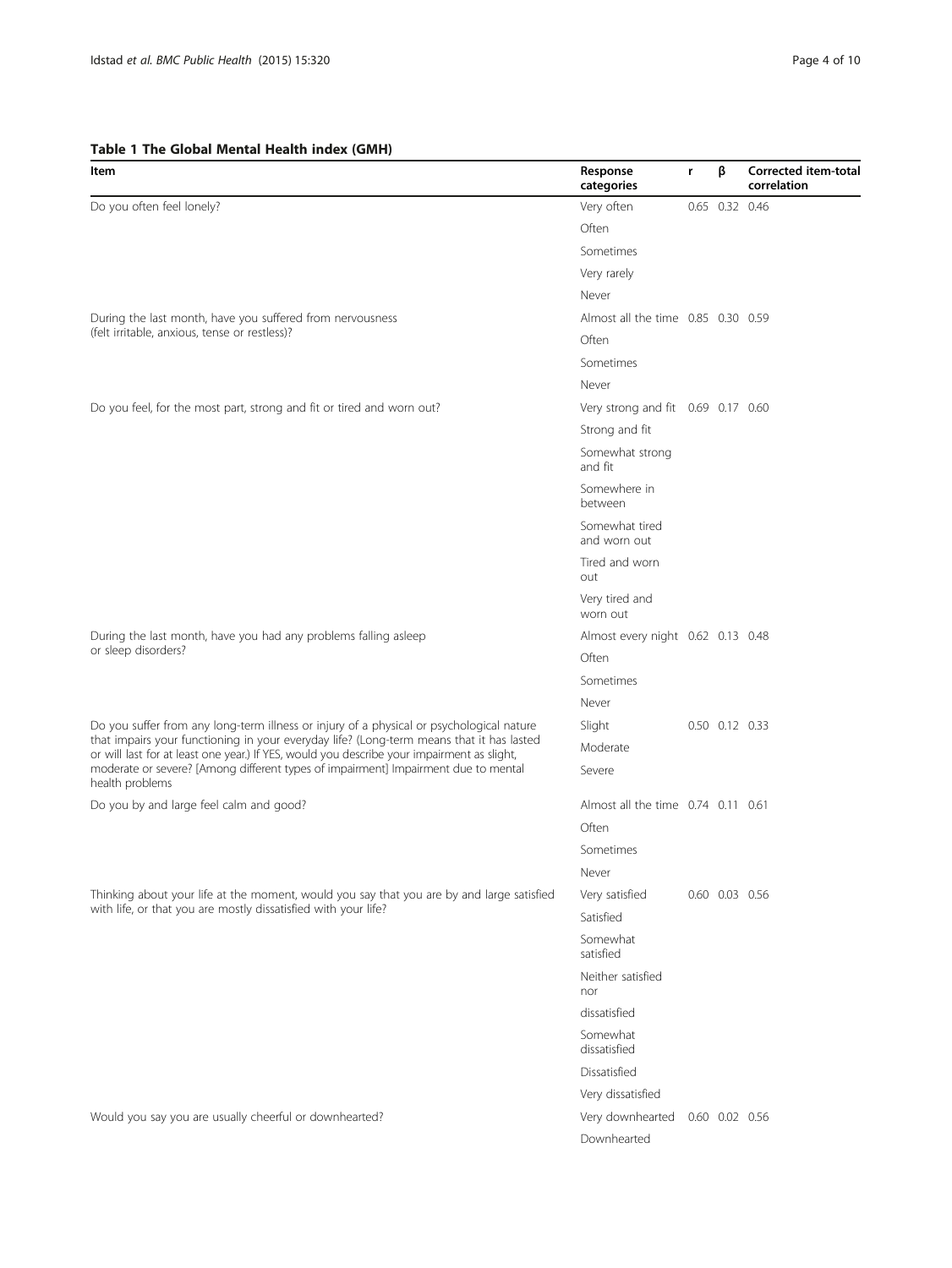|                                                                                 | Somewhat<br>downhearted       |                |
|---------------------------------------------------------------------------------|-------------------------------|----------------|
|                                                                                 | Some of both                  |                |
|                                                                                 | Somewhat<br>cheerful          |                |
|                                                                                 | Cheerful                      |                |
|                                                                                 | Very cheerful                 |                |
| How often have you taken tranguilizers/sedatives or sleep medication during the | Daily                         | 0.50 0.01 0.41 |
|                                                                                 | last month?                   |                |
|                                                                                 | Weekly, but not<br>every day  |                |
|                                                                                 | Not as often as<br>every week |                |
|                                                                                 | Never                         |                |

Response categories and psychometric properties: items' correlation with (r) and relative contributions to (β) the GMH, and corrected item-total correlations.

(yes/no). The two items were both standardized and then computed into a summative index. The index was standardized before used in the analyses.

divorced within 8 years after baseline, further reducing the sample to 19,024 couples. The time intervals of 4 and 8 years were chosen in order to be able to compare our results with those from Mastekaasa's study [\[17](#page-9-0)] (1995).

#### Design and statistical analyses

The data were organized so that each observation, or record, in the data file represents a couple. Thus, the couple is the unit of analysis. A longitudinal design was applied, investigating the hazard of D (divorce) in couples from baseline in 1984-86 to year 2000. If one of the spouses died during that period the observation was registered as right censored. Dependent variable was time from examination year to year of D. Cox regression analyses were conducted with MD in couples (in husband and in wife separately) as the principal predictors, providing estimates of the effect of male and female MD on hazard of D after adjustment for demographic variables and other covariates. All demographic variables and covariates were entered for husbands and wives, respectively, except for years of marriage and children living at home, which were measured at the couple level and thus entered only once. MD was measured at baseline, and information on D was available for each year up to year 2000. Male and female MD were entered as factors with two categories; respondents with no MD, and respondents who were classified with MD. Finally, because an effect of one partner's MD on a couple's eventual D might vary with the other partner's MD, an interaction term between MD in the husbands and MD in the wives was specified and tested. Three identical sets of cox regression analyses were run. The first analysis included all the 20,233 couples in our sample. Because this first analysis involved a risk of reversed causality, the second analysis was run excluding couples who divorced within 4 years after baseline, reducing the sample to 19,511 couples. The third analysis excluded couples who

#### Treatment of missing values

We used SPSS Missing Value Analysis (MVA), expectation maximization for imputation of missing values in respondents with valid data on at least half of the items within a measure. For the GMH index, the nine items were used as predictors for each other, reducing missing values (at least one item missing) from 10.4% to 1.5% for men and from 12.6% to 1.6% for women. For alcohol use, the two items were used as predictors for each other, after categorizing respondents who had reported to be non-drinkers or that they had not been drinking alcohol the last 14 days on the first item, as not feeling intoxicated on the second item. Missing values were reduced from 2.5% to 1.6% for men and from 3.8% to 2.8% for women. There were no missing values on the public registry based variables age and years of marriage. Missing data on education amounted to 3.7% of the men and 3.2% of the women and were replaced with the lowest level of education. For the items on living with children we used the wives' data, missing values were coded "not living with children". Only 0.2% of the men and 0.2% of the women did not answer the question about their physical health, and 3.0% of the men and 2.9% of the women did not report perceived social support. Missing values on these variables were replaced by the sample mean for men and women, respectively.

### Results

#### Sample characteristics

Background characteristics of the sample are presented in Table [2.](#page-5-0) The correlation between husbands' and wives'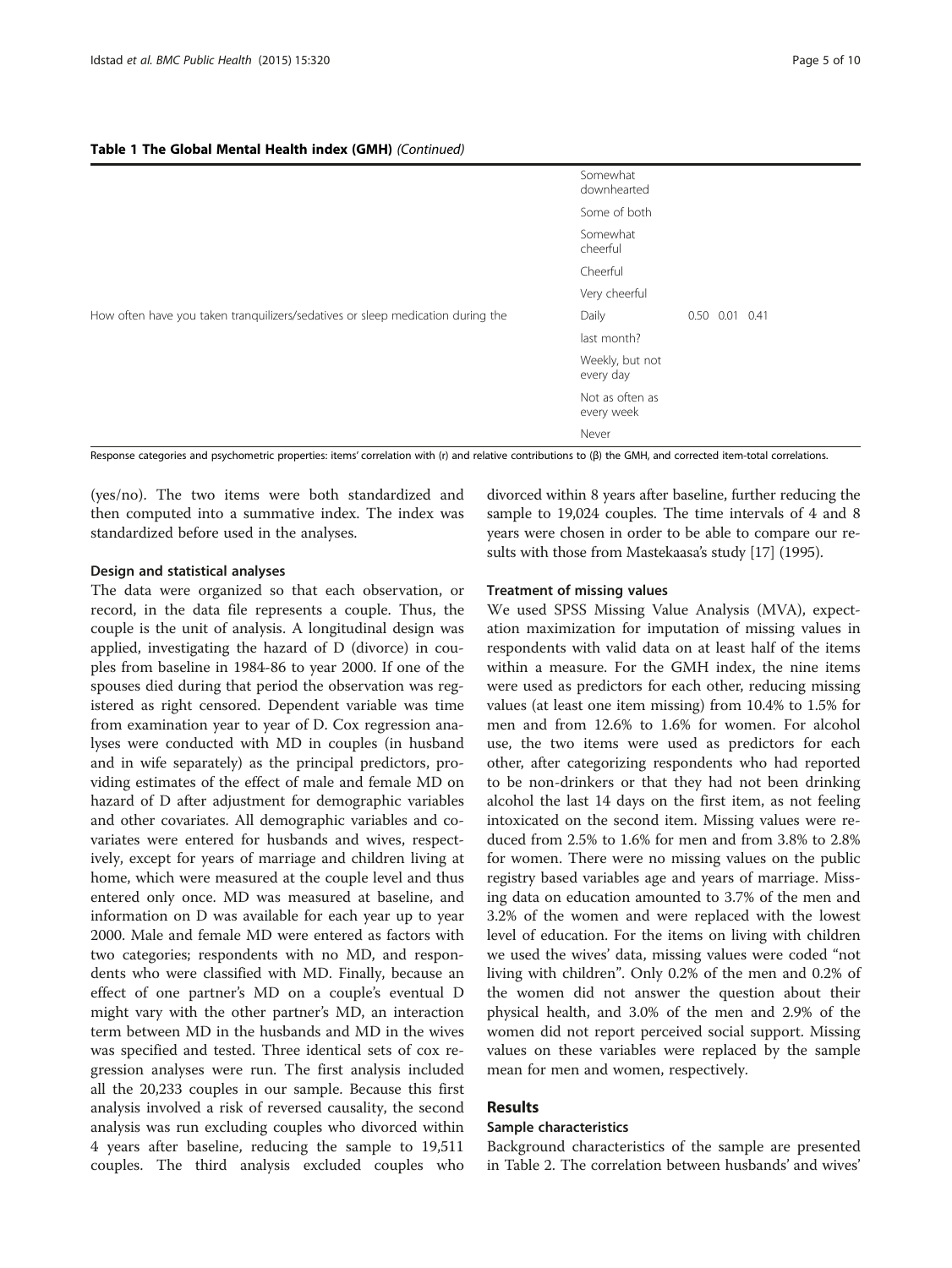<span id="page-5-0"></span>Table 2 Descriptive statistics

| Variable                                   | Mean  | <b>SD</b> | Range                                       |
|--------------------------------------------|-------|-----------|---------------------------------------------|
| Husbands' general mental<br>health         | 8.04  | 4.10      | $0-34$ (High score = poor<br>mental health) |
| Wives' general mental<br>health            | 8.88  | 4.53      | $0-34$ (High score = poor<br>mental health) |
| Husbands' age                              | 52.04 | 15.26     | 22-95                                       |
| Wives' age                                 | 48.85 | 15.00     | $21 - 101$                                  |
| Children under 5 years                     | 0.18  | 0.38      | 0-1 (No, Yes)                               |
| Children 6 to 15 years                     | 0.36  | 0.48      | 0-1 (No, Yes)                               |
| Children older than 15<br>years            | 0.38  | 0.47      | 0-1 (No, Yes)                               |
| Years of marriage                          | 32.31 | 18.47     | $0 - 86$                                    |
| Husbands' physical health                  | 2.84  | 0.66      | 1-4 (Poor, Not so good,<br>Good, Very good) |
| Wives' physical health                     | 2.85  | 0.66      | 1-4 (Poor, Not so good,<br>Good, Very good) |
| Husbands' alcohol use.<br>frequency        | 1.60  | 0.85      | 0-4 (High score = high<br>frequency)        |
| Husbands' alcohol use, felt<br>intoxicated | 0.23  | 0.42      | 0-1 (No, Yes)                               |
| Wives' alcohol use,<br>frequency           | 1.23  | 0.78      | 0-4 (High score = high<br>frequency)        |
| Wives' alcohol use, felt<br>intoxicated    | 0.07  | 0.25      | 0-1 (No, Yes)                               |
| Husbands' social support                   | 4.39  | 0.90      | 1-5 (high score = high level<br>of support) |
| Wives' social support                      | 4.13  | 1.01      | 1-5 (high score = high level<br>of support) |

GMH scores was 0.28, and the Spearman rank correlation between MD scores was 0.30. The distribution of MD and D in couples in the total sample is shown in Table 3. The table shows that the percentage of D is almost twice as high in couples with one mentally distressed partner as in couples with no MD, and the percentage is even higher for couples in which both partners suffer from MD. In all, 8.6% of all couples divorced. This means that in 29.6% of all couples who divorced one or both spouses suffered from MD.

#### Effect of mental distress on hazard of divorce

Cox regression analyses were conducted with year until D as dependent variable and MD in husbands and wives, respectively, as the principal predictors. Analysis 1 tested

Table 3 Distribution of mental distress (MD) and divorce in couples within each category

| N Couples (% divorced) |       | Wives       |             |             |  |  |  |  |
|------------------------|-------|-------------|-------------|-------------|--|--|--|--|
|                        |       | No MD       | МD          | Total       |  |  |  |  |
| Husbands               | No MD | 16622 (7.4) | 1635 (14.1) | 18257 (8.0) |  |  |  |  |
|                        | МD    | 1541 (13.8) | 435 (16.6)  | 1976 (14.4) |  |  |  |  |
|                        | Total | 18163 (7.9) | 2070 (14.6) | 20233 (8.6) |  |  |  |  |

the hazard of divorce in the total sample. Analysis 2 and 3 excluded couples who divorced within 4 and 8 years after baseline, respectively. This way, we can test whether the effect of mental distress on divorce is equally strong for couples who have been married for a long time (more than 4 years and more than 8 years, respectively). If the hazard remains strong throughout the observation period it is likely to reflect a selection effect. The unadjusted differences between the groups and the group differences adjusted for demographic variables and covariates are presented as hazard ratios (HR) in Table [4](#page-6-0).

Table [4,](#page-6-0) Analysis 1 shows the results from the analysis based on the total sample of 20,233 couples. The unadjusted results in Analysis 1 (models 1 and 2) show that couples in which the husband or the wife suffers from MD have about twice the hazard of D as couples without MD, and this effect remains strong after adjusting for demographic variables and covariates (models 3 and 4). The results for the interaction term show that the hazard rate for couples in which both partners suffer from MD is lower compared to what could be expected from the combined main effects, and this effect is valid throughout the analysis. The exact hazard ratios are obtained by multiplying the two main effects with the corresponding interaction effect, thus the hazard rate for couples in which both partners suffer from MD in Model 2 is  $2.08*2.19*0.61 = 2.78$ , and the corresponding rate in Model 5 is 3.63. Combining the two main effects would correspond to a hazard rate of  $2.08*2.19 = 4.55$  in Model 2 and 5.41 in Model 5. This shows that the risk of D for couples with two mentally distressed partners is not as high as one might expect from the combined main effects, however, it is higher than the hazard for couples in which only one partner suffers from MD.

Table [4,](#page-6-0) Analysis 2 shows the results from the analysis in which couples who divorced within 4 years after baseline were excluded,  $N = 19,511$ . The unadjusted results in Analysis 2 (models 1 and 2) show that couples in which the husband or the wife suffers from MD have a higher hazard of D than couples without MD, ranging from 1.33 to 1.82, and this effect remains strong after adjusting for demographic variables and covariates. The value of the interaction term shows that the hazard rate for couples in which both partners suffer from MD is lower compared to what could be expected from the combined main effects, and this effect is valid throughout the analysis. The hazard ratios are 1.37 in Model 2 and 1.90 in Model 5. The combined main effects in the corresponding models would be 2.80 and 3.52. As in Analysis 1, the risk of D for couples with two mentally distressed partners is not as high as one might expect from the combined main effects. In Models 2 and 5 the risk for such couples is actually similar to the risk for couples in which only one partner suffers from MD. The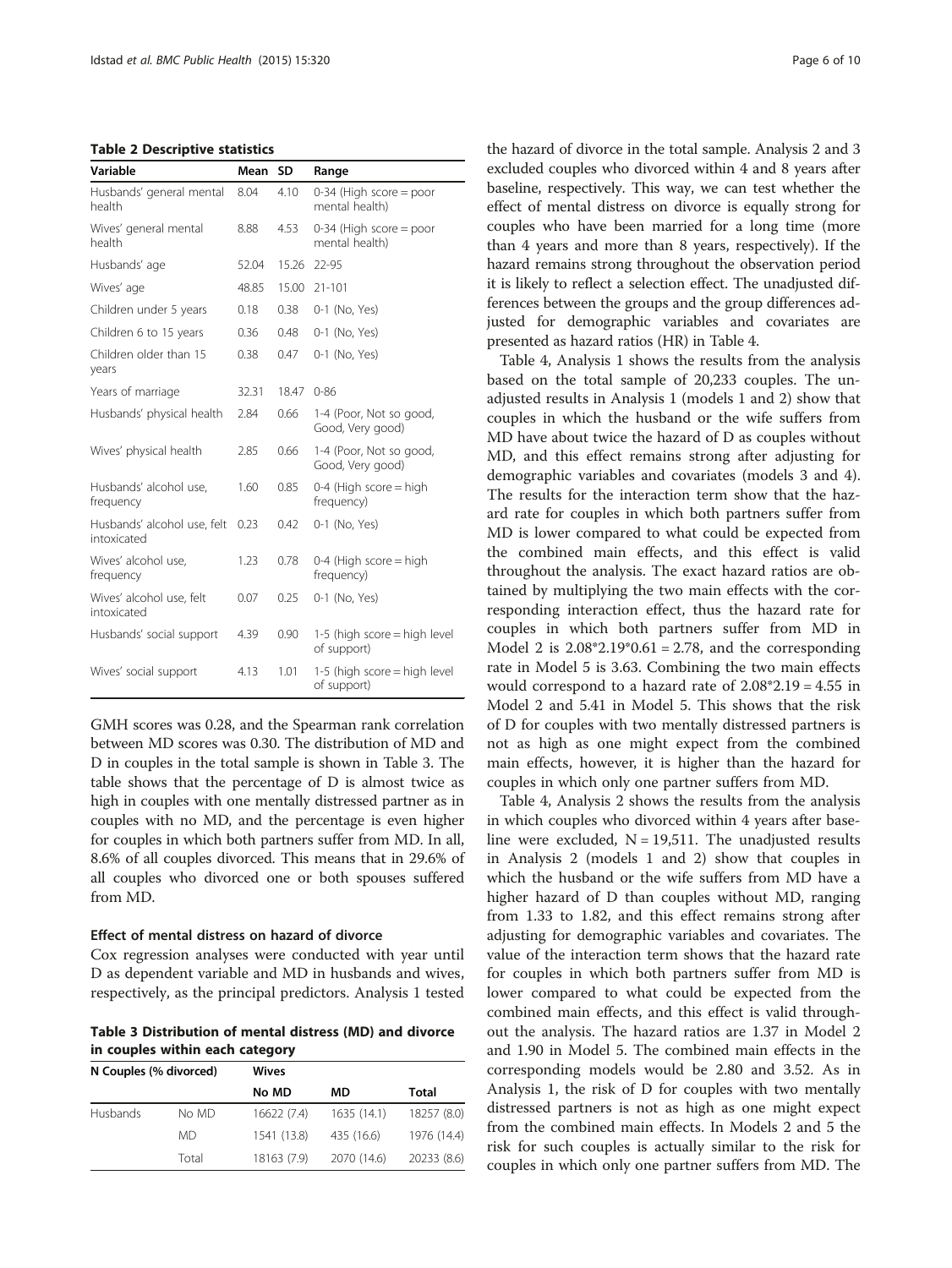|                                                                                                                     |           | Analysis 1 All couples included Analysis 2 Excluding couples who<br>divorced within 4 years after baseline |               |           |      | Analysis 3 Excluding<br>couples who divorced<br>within 8 years after<br>baseline |           |      |               |
|---------------------------------------------------------------------------------------------------------------------|-----------|------------------------------------------------------------------------------------------------------------|---------------|-----------|------|----------------------------------------------------------------------------------|-----------|------|---------------|
| Model                                                                                                               | <b>HR</b> | р                                                                                                          | 95% CI        | <b>HR</b> | p    | 95% CI                                                                           | <b>HR</b> | p    | 95% CI        |
| Model 1: main effects                                                                                               |           |                                                                                                            |               |           |      |                                                                                  |           |      |               |
| Husbands' mental distress                                                                                           | 1.83      | .000                                                                                                       | $1.60 - 2.08$ | 1.33      | .005 | $1.09 - 1.62$                                                                    | 1.34      | .042 | $1.01 - 1.76$ |
| Wives' mental distress                                                                                              | 1.95      | .000                                                                                                       | $1.72 - 2.21$ | 1.61      | .000 | $1.34 - 1.94$                                                                    | 1.62      | .000 | $1.25 - 2.10$ |
| Model 2: main effects and interaction                                                                               |           |                                                                                                            |               |           |      |                                                                                  |           |      |               |
| Husbands' mental distress                                                                                           | 2.08      | .000                                                                                                       | $1.79 - 2.41$ | 1.54      | .000 | $1.24 - 1.91$                                                                    | 1.54      | .005 | $1.14 - 2.09$ |
| Wives' mental distress                                                                                              | 2.19      | .000                                                                                                       | $1.90 - 2.52$ | 1.82      | .000 | $1.50 - 2.21$                                                                    | 1.83      | .000 | $1.39 - 2.40$ |
| Interaction: Husbands' MD by Wives' MD 0.61                                                                         |           | .002                                                                                                       | $0.45 - 0.83$ | 0.49      | .007 | $0.29 - 0.82$                                                                    | 0.49      | .059 | $0.24 - 1.03$ |
| Model 3: main effects adjusted for demographic variables <sup>13</sup>                                              |           |                                                                                                            |               |           |      |                                                                                  |           |      |               |
| Husbands' mental distress                                                                                           | 2.07      | .000                                                                                                       | $1.81 - 2.36$ | 1.54      | .000 | $1.26 - 1.87$                                                                    | 1.58      | .001 | $1.20 - 2.09$ |
| Wives' mental distress                                                                                              | 2.48      | .000                                                                                                       | $2.19 - 2.82$ | 2.15      | .000 | $1.79 - 2.58$                                                                    | 2.26      | .000 | $1.74 - 2.92$ |
| Model 4: main effects adjusted for demographic variables <sup>1,3</sup> and covariates <sup>2,3</sup>               |           |                                                                                                            |               |           |      |                                                                                  |           |      |               |
| Husbands' mental distress                                                                                           | 1.90      | .000                                                                                                       | $1.65 - 2.18$ | 1.45      | .001 | $1.17 - 1.78$                                                                    | 1.51      | .006 | $1.13 - 2.02$ |
| Wives' mental distress                                                                                              | 2.36      | .000                                                                                                       | $2.05 - 2.71$ | 1.96      | .000 | $1.61 - 2.39$                                                                    | 2.08      | .000 | $1.57 - 2.74$ |
| Model 5: main effects and interaction adjusted for demographic variables <sup>13</sup> and covariates <sup>23</sup> |           |                                                                                                            |               |           |      |                                                                                  |           |      |               |
| Husbands' mental distress                                                                                           | 2.10      | .000                                                                                                       | $1.79 - 2.45$ | 1.63      | .000 | $1.30 - 2.04$                                                                    | 1.69      | .001 | $1.24 - 2.32$ |
| Wives' mental distress                                                                                              | 2.59      | .000                                                                                                       | $2.22 - 3.02$ | 2.17      | .000 | $1.76 - 2.68$                                                                    | 2.29      | .000 | $1.70 - 3.07$ |
| Interaction: Husbands' MD* Wives' MD                                                                                | 0.67      | .010                                                                                                       | $0.49 - 0.91$ | 0.55      | .024 | $0.32 - 0.92$                                                                    | 0.56      | .120 | $0.27 - 1.16$ |

<span id="page-6-0"></span>

<sup>1</sup>Age, education, years of marriage, children living at home.

<sup>2</sup>Physical health, alcohol use, social support.

<sup>3</sup>All demographic variables and covariates were entered for husbands and wives, respectively, except for age, years of marriage and children living at home,

which were measured at the couple level and entered only once.

results of all the included predictor variables from Analysis 2, Model 4 are shown in Additional file [1.](#page-8-0)

Table 4, Analysis 3 shows the results from the analysis in which couples who divorced within 8 years after baseline were excluded,  $N = 19,024$ . The unadjusted results in Analysis 3 (Models 1 and 2) are almost identical to the corresponding results reported in Analysis 2, showing that couples in which the husband or the wife suffers from MD have a higher hazard of D than couples without MD, ranging from 1.34 to 1.83, and this effect remains strong after adjusting for demographic variables and covariates. The interaction term was not significant in either model in this data set with a reduced statistical power. The estimates are highly similar to those from Analysis 2, however.

Finally, due to the relatively high numbers of missing on the GMH index, we reran the main analysis (Model 4, in Analysis 1, 2 and 3) with the original, unimputed GMH index to check the stability of the results. None of the parameter estimates changed with more than 0.05, and the p values remained very similar (with one p value changing from .006 to .001, and another one from .001 to <.0005). This shows that the results do not depend on the imputation of missing values.

#### **Discussion**

The first aim of our study was to examine the association between mental distress and divorce over time, testing for long-term selection effects. In general, the results from the present study show that there is a significant association between mental distress and divorce. The current results expand on previous research by testing this association on longitudinal couple data from a large, representative sample. Couples with a mentally distressed husband or wife had more than a twofold risk of divorce compared to couples in which neither spouse suffered from mental distress, even after controlling for demographic variables and other covariates. The results show a peak in the effect of mental distress on hazard of divorce in the years immediately preceding the event and, further, that mental distress predicts divorce for as long as 8 years or more into the future. A social causation explanation for the peak in the effect of mental distress during the years around the divorce is plausible. However, the results showing a risk for divorce many years after the observation of mental distress provide evidence of a strong selection effect. This contradicts Mastekaasa's [[15\]](#page-9-0) finding, but supports other longitudinal research [\[11,32,33\]](#page-9-0).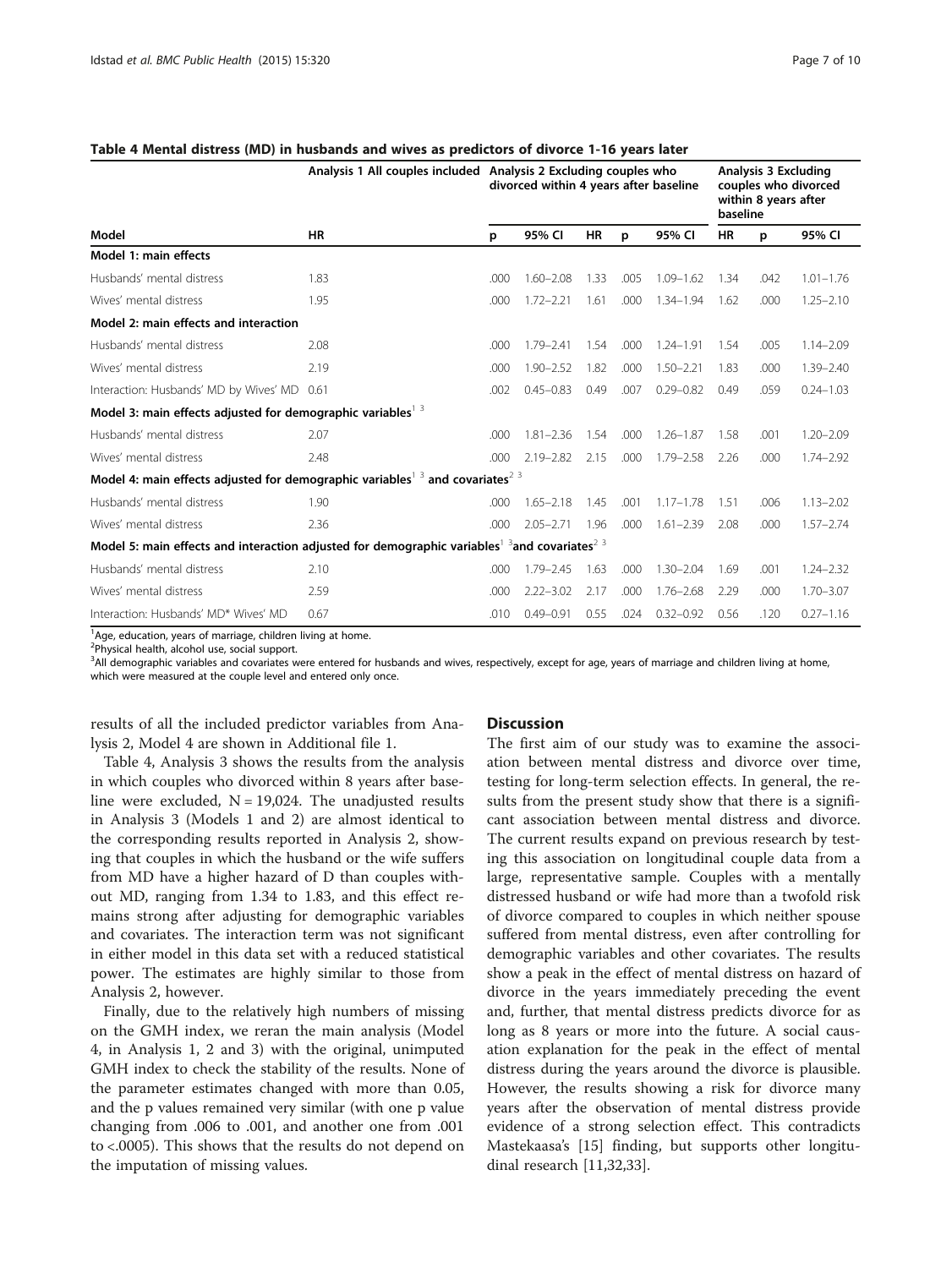Because marital problems have been found to predict divorce [\[34](#page-9-0)], one might argue that our results may reflect chronic problems within the marriage leading to mental distress and subsequent divorce, rather than mental distress being a direct cause. In fact, a recent review of couple- and family-based treatments in depression stated that there seems to be a reciprocal relationship between marital quality and depressive symptoms [\[35\]](#page-9-0). On the other hand, one study based on couple data found that although both partners' degree of psychopathology was related to both partners' degree of marital satisfaction, the more important factor for marital satisfaction was one's own degree of psychopathology [\[36\]](#page-9-0). In other words, the poorer one's mental health, the more dissatisfied one may be with one's marriage. Thus, marital problems may also be a result of mental distress. Unfortunately, our data did not include information on marital satisfaction.

Like mental distress, alcohol use has been shown in the same data material to predict divorce [[37\]](#page-9-0), and alcohol use could well be suspected to mediate as well as confound the effect of mental distress. However, entering the demographic factors, social support, and life style, including alcohol use, as covariates did not change the estimates very much. These results imply that neither alcohol use nor the other covariates strongly confound or mediate the effects of mental distress on divorce.

The second aim of our study was to investigate whether the observed selection effects reflect an individual-level or couple-level phenomenon. To the extent that couples in our study concordant on mental distress have an especially high risk of divorce, our results support the findings of both Merikangas [[24](#page-9-0)] and Butterworth and Rodgers [[7](#page-9-0)]. However, our results show a significant interaction effect between husbands' mental distress and wives' mental distress in the first and second analyses, indicating that the elevated divorce risk among these couples is also related to mental distress at the couple-level. This contradicts the results from Butterworth and Rodgers' study [[7](#page-9-0)] which seemed to reflect only an additive effect of individual mental health problems, and no interaction effect between mental health in each of the spouses. The interaction effect in our study was no longer significant when excluding couples who divorced within 8 years after baseline, but this is likely to result from loss of statistical power. The number of couples in which both partners were mentally distressed and who also experienced divorce was reduced from 72 couples in the first analysis, to 20 couples in the second analysis, and to 10 couples in the final analysis, still the estimates in the final model were very similar to those in the previous model. Likewise, lack of power may explain why Butterworth and Rodgers [[7](#page-9-0)] did not find evidence for an interaction effect.

Our finding of the interaction effect indicates that there may be a certain protective effect of being married

to a person with a level of mental distress similar to ones own level, even in couples with two mentally distressed partners. This is supportive of the health mismatch hypothesis [[38\]](#page-9-0) which posits that couples with concordant health status are at a lower risk of getting divorced than couples with discordant health status. Similar findings have been reported in other research. In a recent study on alcohol use, concordant heavy drinking predicted divorce to a lesser extent than what was expected from the combined main effects, possibly due to perceived compatibility or a judgement that it may be difficult to deal with the problems alone and to find a new partner [[37\]](#page-9-0). It is not difficult to imagine that this scenario might hold also for people with mental distress. Another explanation may be related to assortative mating, referring to the tendency for individuals to choose life partners with similar characteristics as themselves, which has been reported for psychiatric disorders [\[39](#page-9-0)]. It may be that people with similar mental health understand each other better, and are thus better able to cope with challenges related to couple mental distress. In conclusion, couples with one or two mentally distressed partners in our study have a persistently higher risk of divorce than couples in which neither partner suffers from mental distress. The divorce rate for couples with two mentally distressed partners was lower than expected, but still high. Thus, our results suggest that mentally distressed individuals are indeed selected out of marriage.

Although gender differences are not a focus of our study, we note that the effect of mental distress on divorce was stronger for women than for men, contrary to the finding in Butterworth and Rodgers' study [[7\]](#page-9-0). However, the sizes of the differences are well within what could be due to random fluctuations.

#### Limitations

Unfortunately, our data did not include information on marital satisfaction. This is important, as the effect of women's mental health problems on marital disruption disappeared when controlling for women's relationship dissatisfaction in the study by Butterworth and Rodgers [[7\]](#page-9-0). Likewise, Breslau and colleagues [[5\]](#page-9-0) noted that the observed relation between mental disorder and divorce across 12 countries in their study may have partly been a result of preceding marital distress.

Despite our large sample, lack of power is probably the reason why an interaction effect was not detected in our final analysis, since the estimates of the interaction effect is highly similar for all three sets of analyses.

The design of our study did not permit us to investigate both long-term social causation and social selection effects.

We do not know how well our results generalize to other societies. For instance the risk associated with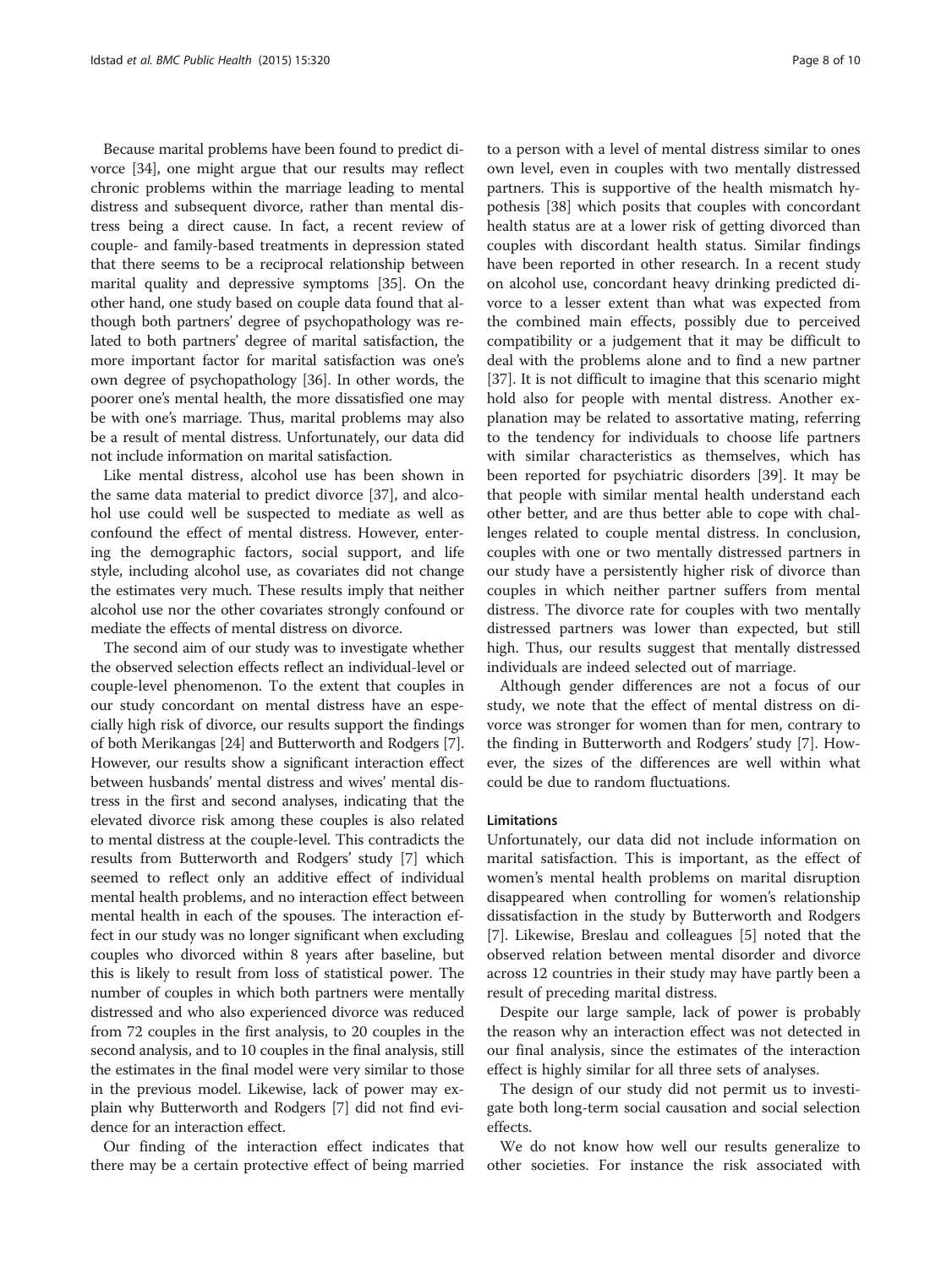<span id="page-8-0"></span>mental illness in both spouses could be higher in a society in which mental health services are less available than in ours, and in which mentally ill spouses to a larger extent are left to take care of each other.

Another limitation pertains to the lack of information on whether some of the couples in our study were remarried, since people who have previously divorced are more likely to get divorced again. Furthermore, our sample included married couples only and not cohabiting couples. It is, however, unlikely that the inclusion of cohabiting couples would have represented a substantial change of the results. A study by Ask and colleagues [[23\]](#page-9-0) based on couple data from HUNT 1 estimated that about 1.2% of all the participating couples were cohabiting whereas the rest were married.

We chose to dichotomize our principal explanatory variables, mental distress in husband and wife. While this may be considered a limitation, because it implies losing some information, it makes the results more easily interpretable. Also, very skewed distributions of the MD variables make treating them as continuous predictor variables a little problematic.

Finally, despite our efforts to control for a wide range of covariates, we do not have information about circumstances that may occur in the period from baseline to year of divorce, such as the birth of (more) children, the death of relatives, changes in social support, changes in socioeconomic status, fluctuations in mental health and so on. Thus, our results should be interpreted with caution. For example, a major negative life event such as losing one's job may negatively affect a family's socioeconomic status and also the climate in a couple's relationship and contribute to an eventual divorce.

However, our study has several strengths. It is based on couple data from a large, population based sample followed for many years. We were able to control for a range of relevant variables, including years of marriage, which is important because of higher dissolution rates in the earlier years of marriage [[40\]](#page-9-0).

Future studies should be based on data from both spouses and, ideally, follow people for some years before they marry and then for many years after, in order to be able to examine social causation as well as social selection in the same sample. It is not surprising that divorce may lead to mental distress, but the question of whether mentally distressed people are selected out of marriage may be less straightforward. In our study, mental distress apparently seems to lead to divorce, but this association may also be due to unknown third factors such as marital dissatisfaction, economic hardship or shared negative life events. Such factors should be studied in more detail. The dynamics of the shared climate of two mentally distressed spouses is also a subject that deserves more attention. Why is it that such couples in our study did not divorce as frequently as would have been expected from the double risk? Is it because both spouses lack the resources to implement the process of divorce, or have some of these couples developed certain strategies that help them understand each other and lead a relatively well functioning life together despite it all? Or maybe shared exposure to a major negative life event caused mental distress in both spouses but tied them closer together rather than result in marital conflicts. Answers to these questions may aid mental health professionals in identifying couples at risk for divorce, and in helping such couples to understand and deal with challenges related to mental distress both as individuals and couples.

# Conclusions

The current results make a new contribution to the literature, supplementing the very few studies in the field based on data from both partners. We found evidence for a selection effect, but there is still a need for research based on couple data in order to make assumptions on the dynamics of mental distress and divorce.

#### Additional file

[Additional file 1:](http://www.biomedcentral.com/content/supplementary/s12889-015-1662-0-s1.docx) Mental distress (MD) as predictor for divorce.

#### Competing interests

The authors declare that they have no competing interests.

#### Authors' contributions

MI participated in the conception and design of the study, performed the statistical analyses, interpreted the results and drafted the manuscript. FAT provided support in performing the statistical analyses, participated in the interpretation of the results and revised the manuscript critically. IB participated in the interpretation of the results and revised the manuscript critically. KR participated in the interpretation of the results and revised the manuscript critically. ER participated in the interpretation of the results and revised the manuscript critically. KT participated in the conception and design of the study, provided support in performing the statistical analyses, participated in the interpretation of the results and revised the manuscript critically. All authors read and approved the final manuscript.

#### Acknowledgements

The Nord-Trøndelag Health Study (The HUNT Study) is a collaboration between HUNT Research Centre (Faculty of Medicine, Norwegian University of Science and Technology NTNU), Nord-Trøndelag County Council, Central Norway Health Authority, and the Norwegian Institute of Public Health.

#### Author details

<sup>1</sup> Division of Mental Health, Norwegian Institute of Public Health, PO Box 4404 Nydalen N-0403, Oslo, Norway. <sup>2</sup>University of Oslo, Oslo, Norway.

#### Received: 5 June 2013 Accepted: 19 March 2015 Published online: 01 April 2015

#### References

- 1. Amato PR. The consequences of divorce for adults and children. J Marriage Fam. 2000;62:1269–87.
- 2. Johnson NJ, Backlund E, Sorlie PD, Loveless CA. Marital status and mortality: The National Longitudinal Mortality Study. Ann Epidemiol. 2000;10:224–38.